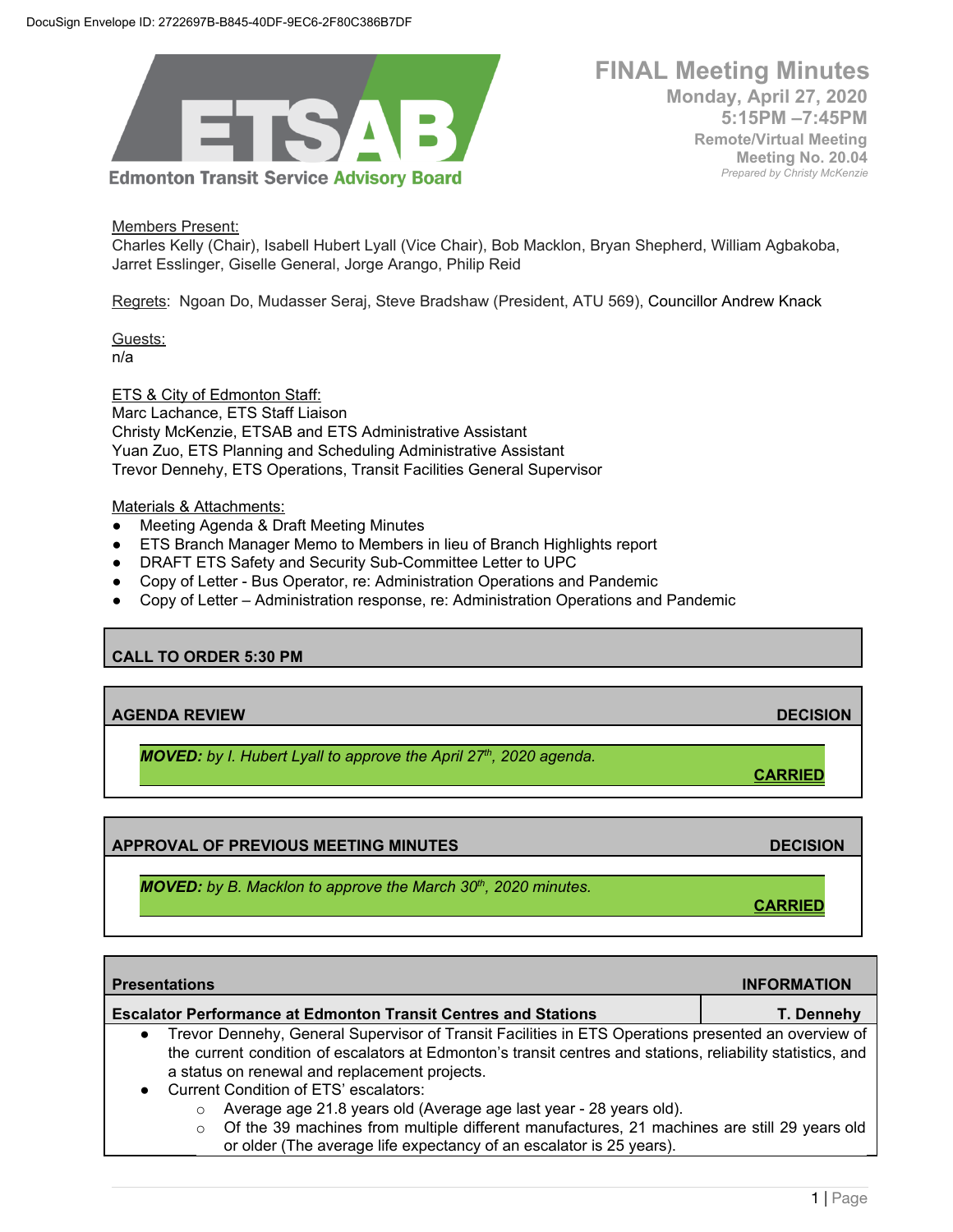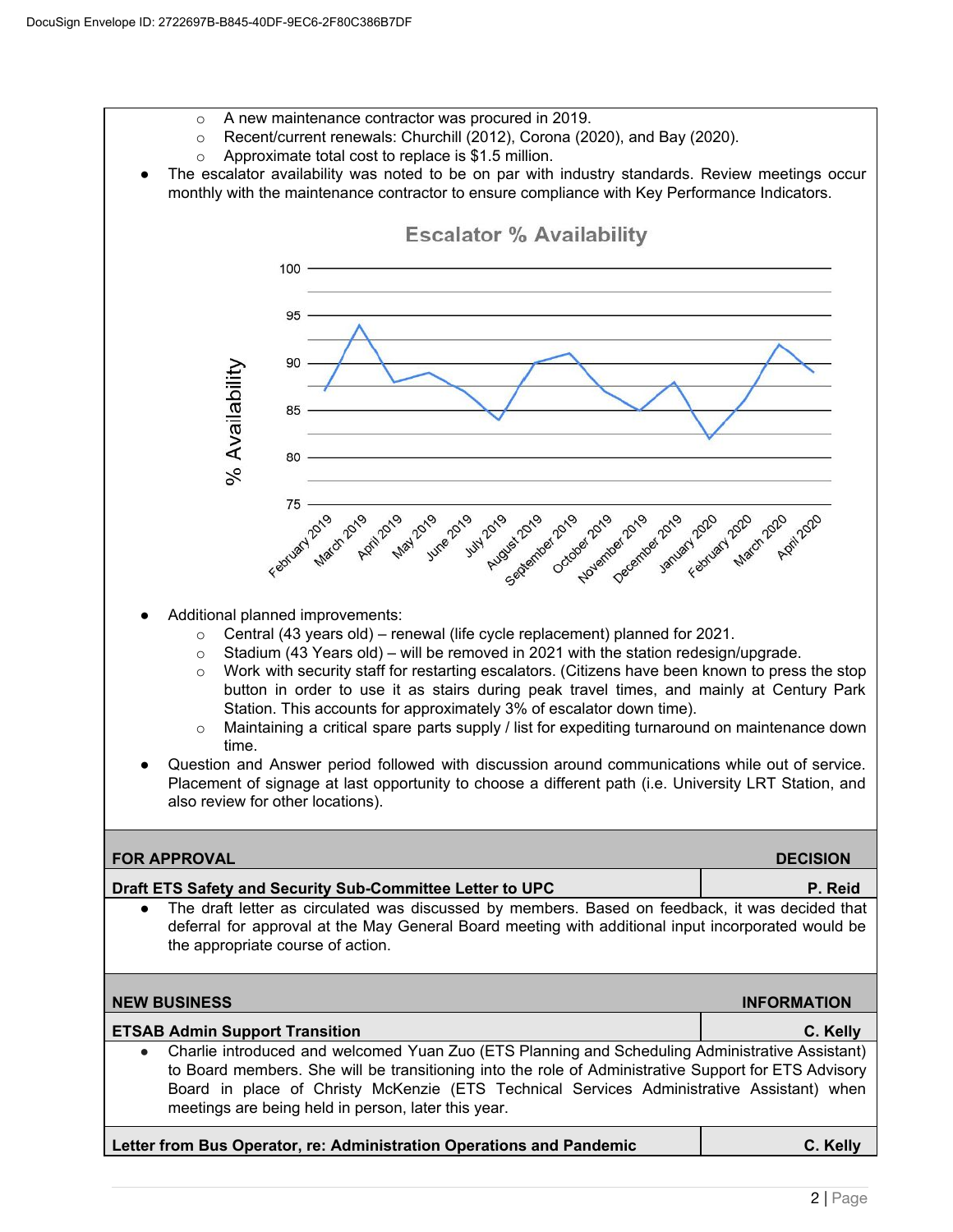- The Board formally acknowledged receipt of a letter from an ETS Bus Operator outlining his concerns regarding health and safety of operating procedures while the local state of emergency is in effect, and also receipt of Administration's response to the Bus Operator addressing their concerns.
- Members engaged in discussion around the additional temporary layoffs in ETS that were announced April  $27<sup>th</sup>$  and the Operator's situation and Administration's approach. It was determined that no action from the Board is necessary.

| <b>Recruitment Update</b>                                                                                                                                                                                                                                                                                                                                                                                                                                                                     | C. Kelly |
|-----------------------------------------------------------------------------------------------------------------------------------------------------------------------------------------------------------------------------------------------------------------------------------------------------------------------------------------------------------------------------------------------------------------------------------------------------------------------------------------------|----------|
| • Charlie provided an update on the status of recruitment for five new Board members. On Monday,<br>May 4 <sup>th</sup> , Charlie has a virtual Chair Interview and Candidate Short-Listing opportunity for input with<br>the UPC members, and interviews are expected to be conducted May 22 <sup>nd</sup> . New members will be<br>invited to the June General meeting, and a virtual new member orientation session will be organised<br>for mid-June, with all members invited to attend. |          |

# **Recognition for Outgoing Members – Jorge Arango and Bob Macklon C. Kelly**

Charlie acknowledged outgoing members, Jorge and Bob, for their contributions to the Board during their appointment term. Bob served a full six year term for the second time, and Jorge served three years on the Board. Their contributions were valued, with active participation. DATS service updates and the development of Board policies and procedures were noted as highlights for Bob. Jorge's noted contributions were CUTA attendance, EAC liaison, and Wayfinding sub-committee leadership.

# **SUB-COMMITTEE UPDATES INFORMATION**

## **Vulnerable Users and Transit C. Kelly**

● A sub-committee meeting for further work and research updates will be held in May.

| <b>INFORMATION SECTION</b>                                                                                                           | <b>INFORMATION</b> |  |  |
|--------------------------------------------------------------------------------------------------------------------------------------|--------------------|--|--|
| <b>ETS Branch Highlights Report</b>                                                                                                  | <b>M. Lachance</b> |  |  |
| The ETS Branch Update was provided in the form of a memo from Eddie to members, in lieu of a<br>$\bullet$                            |                    |  |  |
| Branch Highlights report.                                                                                                            |                    |  |  |
| Question and Answer period followed.<br>$\bullet$                                                                                    |                    |  |  |
| • Smart Fare was noted as not being further delayed, at this time.                                                                   |                    |  |  |
| • BNR and First/Last KM will be delayed until next year, due to the temporary service                                                |                    |  |  |
| adjustments currently in place.<br>900 additional staff were given notice of temporary lay-off in the City's Operations<br>$\bullet$ |                    |  |  |

department on April 27<sup>th</sup>, and over 500 were ETS staff, mainly bus Operators.

|  | Liaison Updates - DAG/EAC/AAC/ATU569/Council Emerging Issues                                 | <b>B.</b> Macklon |
|--|----------------------------------------------------------------------------------------------|-------------------|
|  | Bob noted that DATS service has been adjusted to only one accompanying passenger for riders, |                   |
|  | and the service is similar to a taxi service model.                                          |                   |

| <b>TOPICS OF THE NIGHT</b>                                                                                                                                   | <b>DECISION</b> |  |  |
|--------------------------------------------------------------------------------------------------------------------------------------------------------------|-----------------|--|--|
|                                                                                                                                                              | I. Hubert Lyall |  |  |
| Topics selected to highlight:                                                                                                                                |                 |  |  |
| The Board heard a presentation by Trevor Dennehy on escalator performance at transit centres<br>and stations, and was given an opportunity to ask questions. |                 |  |  |
| The Board recognized the service of two outgoing members, Bob Macklon and Jorge Arango Diaz.                                                                 |                 |  |  |

The continuing members appreciate their contributions over the years and will miss them on the Board.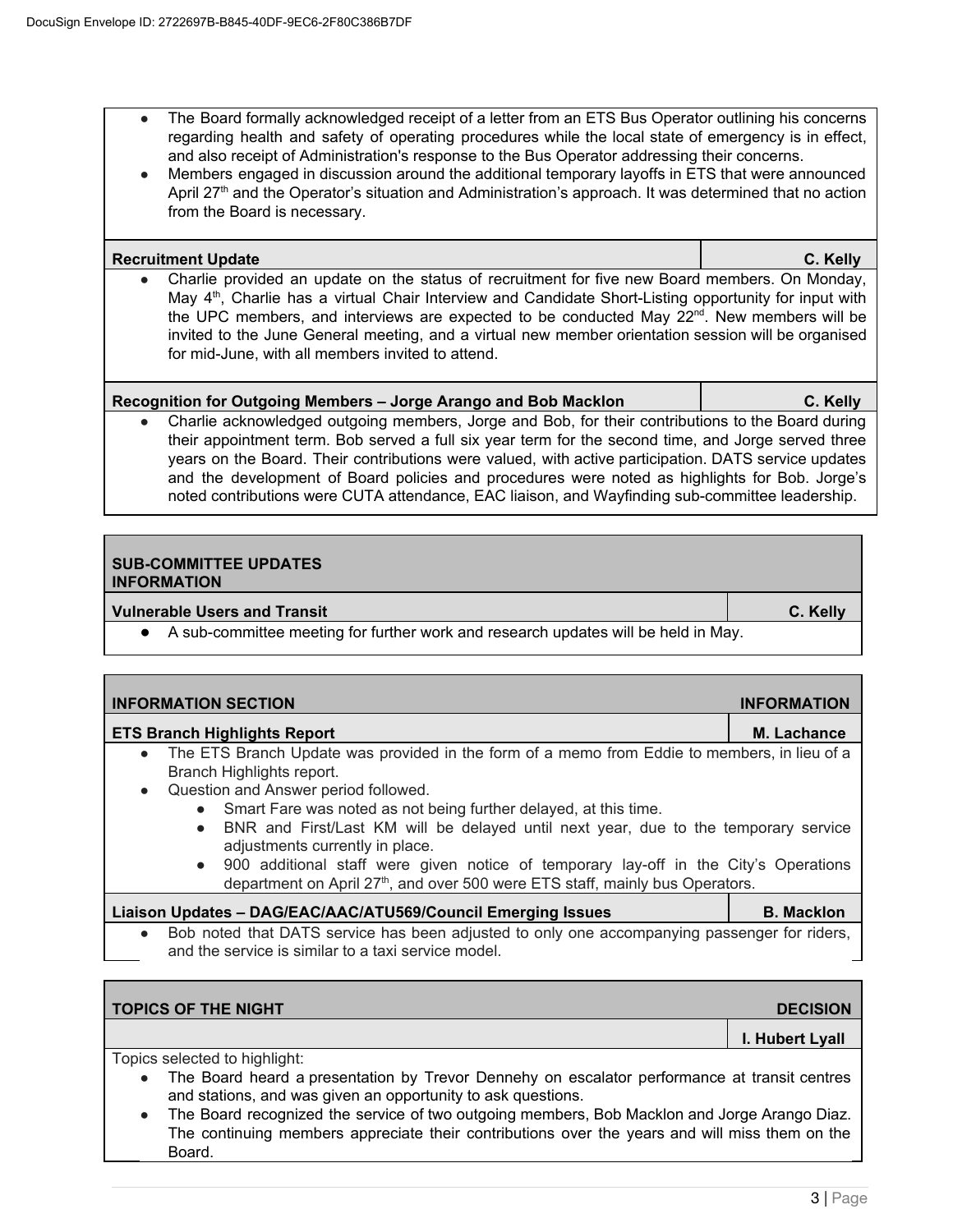|  | <b>MOTION TO APPROVE MINUTES OF THIS MEETING</b>                                                                    | <b>DECISION</b> |
|--|---------------------------------------------------------------------------------------------------------------------|-----------------|
|  | <b>MOVED:</b> by W. Agbakoba on May 25 <sup>th</sup> , 2020 to approve these April 27 <sup>th</sup> , 2020 minutes. | <b>CARRIED</b>  |
|  |                                                                                                                     |                 |

-DocuSigned by: CHAIR SIGN-OFF <u>[ Charles</u> tell ,<br>-0CCCF2116CBC4E1.